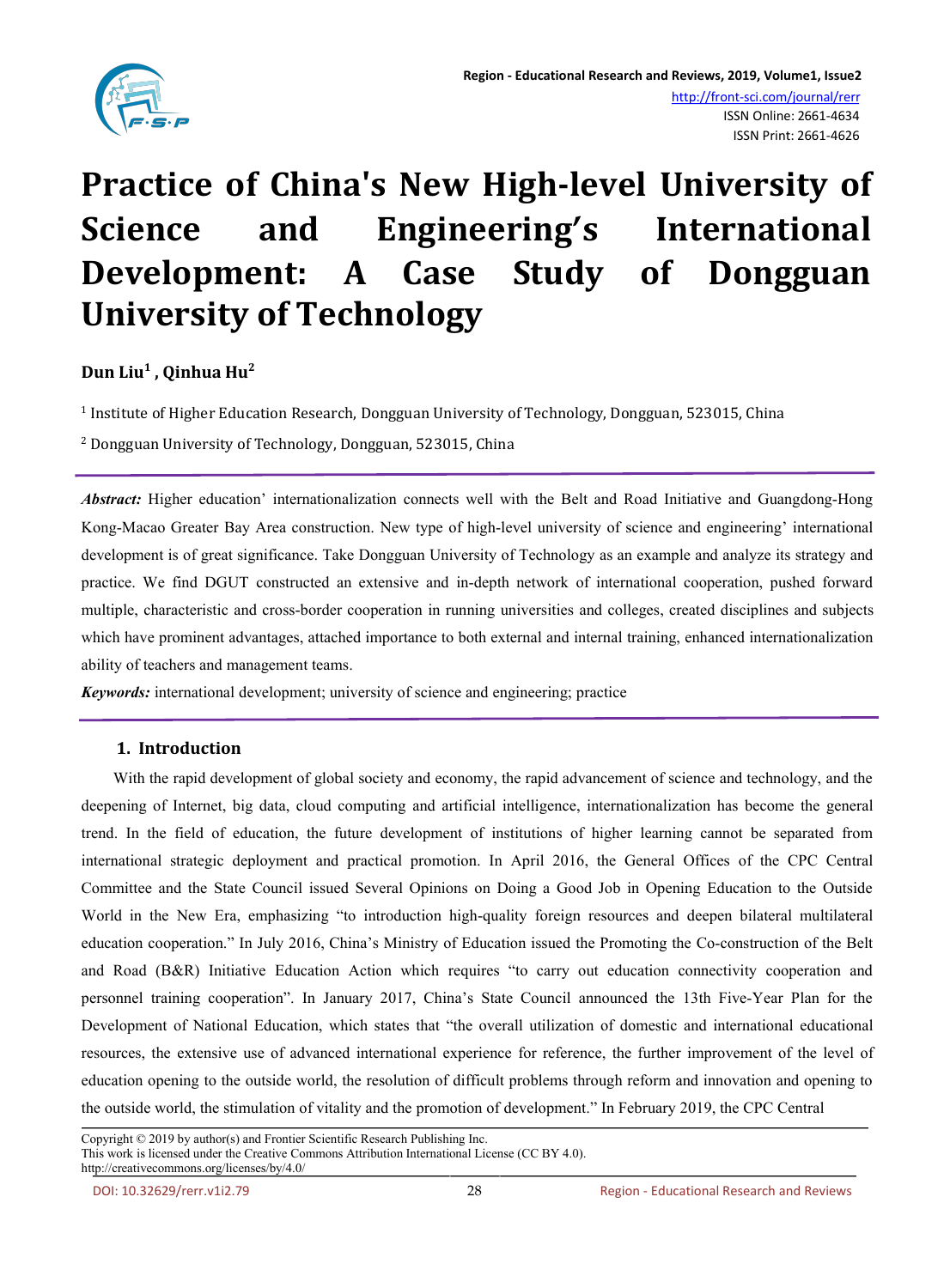Committee and the State Council issued the Outline of the Development Plan for Guangdong-Hong Kong-Macao Greater Bay Area (GBA), which pointed out that the GBA should actively expand cooperation in education and other fields, build a high level of education and talents, and support the GBA in building an international education demonstration area. It can be seen that the internationalization of higher education, the B&R Initiative education campaign and the coordinated development of education in the GBA have become hot topics that have attracted much attention and are bound to be carried out.

#### **2. New High-level University of Science and Engineering**

As an important driving force and key driver for the innovation, structural optimization and strength enhancement of the national higher education system, the construction and development of new high-level universities of science and engineering have attracted increasing attention from all walks of life. In 2015, Guangdong province launched the construction plan of high-level science and engineering universities, and decided to "focus on the construction of a number of high-level science and engineering universities and develop a number of science and engineering and application oriented key disciplines." In June 2017, the Ministry of Education convened the "Establishment of An Expert Group on Research and Practice of New Engineering and the First Working Meeting " in Beijing. The new engineering construction was fully started and systematically deployed. The "Guidelines for New Engineering Research and Practice Projects" (the Beijing Guidelines) were reviewed and approved, stating that "a number of new high-level science and engineering universities should be built." In July 2019, the Guangdong Provincial Department of Education, the Department of Science and Technology, and the Dongguan Municipal People's Government established Dongguan University of Technology as a demonstrative university for the construction of a new type of high-level university of science and engineering, pioneering a pilot project and playing a leading role.

### **3. Literature Review of Related Studies in China**

The new type of high-level university of science and engineering is a major measure of the provincial higher engineering education reform under the background of "Double First-Class" and "New Engineering" in the country. It is also an innovative example of regional higher education led by the government and involving multiple subjects such as universities, enterprises and society. The internationalization strategy development of the new type of high-level university of science and engineering is of great significance. Based on the analysis of the existing literature, Ke Wang studied the deficiencies of the B&R Initiative for training talents in science and engineering, pointing out that the current training objective isvague and convergent, the scheme setting is traditional and single, the internationalization level is still limited, and the cooperation between universities and enterprises is not deep enough. Man Xu analyzed the current situation of foreign language culture construction, curriculum teaching, exchange and cooperation in the international development of universities of science and engineering. Jian-guang Sun discussed the connotation and requirements of the construction of internationalized college English curriculum system in local colleges of science and engineering. Yi Zhan explored the transformation and practical effect of students' ideological and political work under the influence of internationalization in universities of science and engineering. On the whole, different scholars have made certain discussions on the personnel training, curriculum system and foreign language culture construction, ideological and political work transformation of the internationalization development of universities of science and engineering. However, there isa lack of multi-level, allround, three-dimensional and systematic research on macro-strategic layout, meso-strategic design and micro-strategic implementation, and there is no research on the internationalization development of new high-level universities of science and engineering. Taking Dongguan University of Technology as an example, this paper discusses the internationalization strategy development of new high-level universities of science and engineering, and gets some thoughts and suggestions. made certain discussions on the personnel<br>al and political work transformation of the<br>owever, there is a lack of multi-level, all-<br>meso-strategic design and micro-strategic<br>t of new high-level universities of science<br>nis p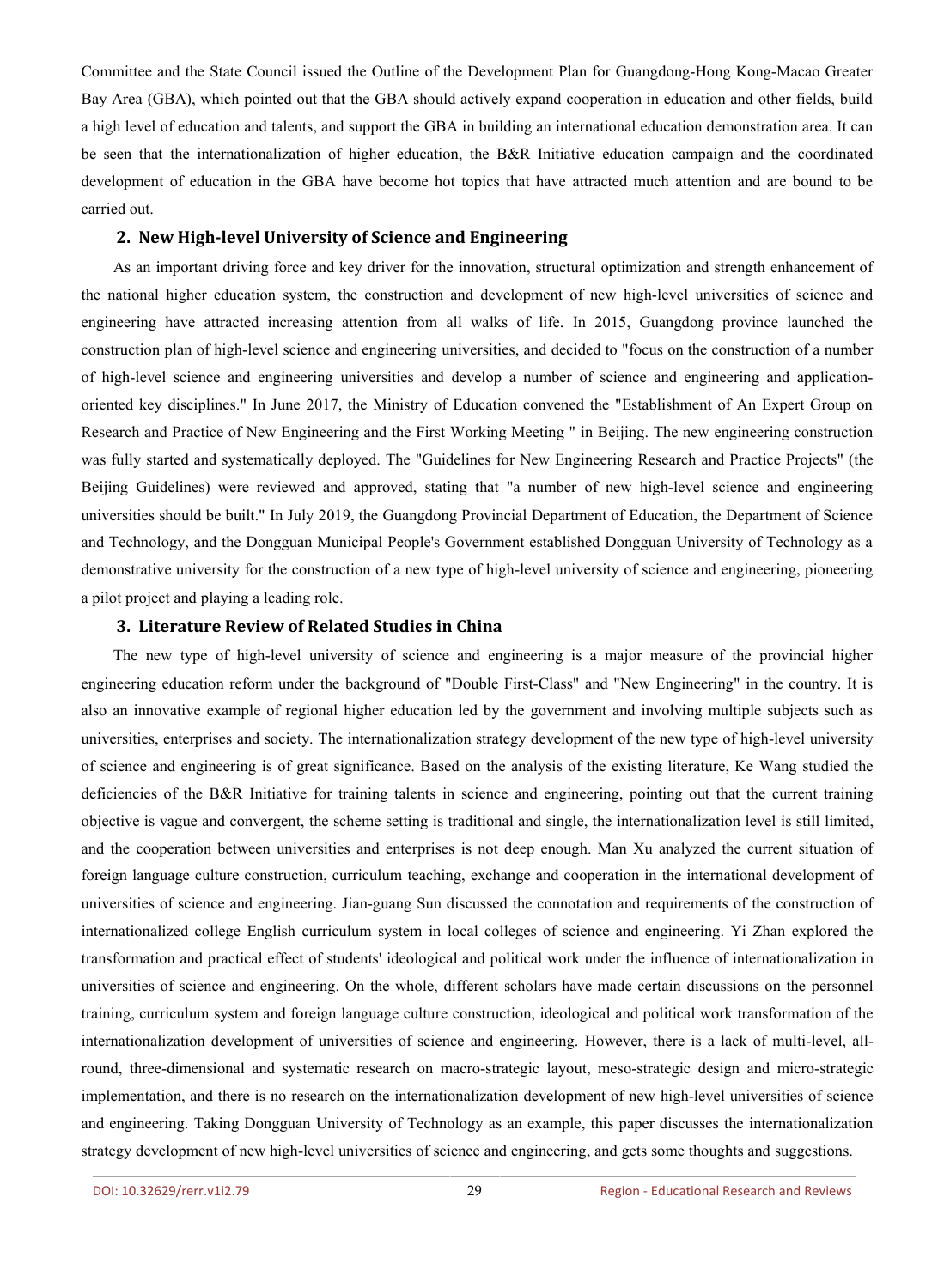#### **4. Case Study on Dongguan University of Technology**

Dongguan University of Technology (DGUT), established in 1992, is the first university in Dongguan. It is jointly established by provinces and cities, with cities as the main part. This university seized the historic opportunity of the construction of the GBA and the construction of the Guangzhou-Shenzhen Science and Technology Innovation Corridor. DGUT adhered to the value pursuit of "bringing benefits to the society through excellent innovative educational practice" and the educational concept of "unity of knowledge and practice, morality and cultivate talents". DGUT actively adapted to and supported social and economic transformation and industrial development. DGUT established the training target orientation of high-quality application-oriented innovative talents and deployed the situation of "prominent engineering advantages, distinctive application characteristics and remarkable service results" and actively build a new high-level university of science and engineering that represents the image of Dongguan, a first-class university in China, has international competitiveness and influence. In terms of international development, DGUT insists on "giving priority to ourselves" and has formed the following characteristics:

4.1Construct an extensive and in-depth network of international cooperation

DGUT focuses on future overseas campus construction, international scientific and technological cooperation, offshore incubation, high-level talent gathering, and international exchanges between teachers and students. It takes the overseas innovation center as the carrier, the high-level talent gathering as the breakthrough point, the scientific and technological cooperation innovation and offshore incubation as the breakthrough point, and the customized international exchange and cooperation between teachers and students as the focus. DGUT actively integrates into the global strategy, gathers global innovation resources, and constructs a global cooperation network. Actively expand international cooperation among countries along the B&R initiative in the Middle East, Africa and the South Pacific, respond to the B&R initiative, expand the scope and depth of cooperation among universities' overseas institutions, and create a new platform for international cooperation. This university has set up North American Innovation Center, Australian Innovation Center and European Innovation Center through independent establishment, cooperative establishment and joint venture construction. DGUT has also set up branch offices in different cities in the regions where the three innovation centers are located, such as talent workstations, scientific and technological innovation workstations, international innovation and entrepreneurship practice bases, and international joint laboratories (research and development centers), to promote active docking with innovation resources from overseas sources. DGUT vigorously implements a large number of international cooperation projects such as offshore incubation pilot projects, overseas talent introduction projects, virtual international campus projects, overseas scientific and technological cooperation pilot projects, and actively expand multi-domain and multi-mode innovative cooperation with world-class universities in various fields such as personnel training, discipline construction, scientific and technological innovation, and achievement transformation, so as to promote the leapfrog development of various undertakings of the university and enhance the international status, influence and competitiveness.

DGUT has taken the initiative to participate in the construction of university alliance in the GBA. DGUT will deepen its cooperation with well-known universities and industrial parks in the GBA with the future technical characteristic industrial college as the carrier. It will accelerate the formation of a cooperative innovation system with well-known universities in the GBA focusing on the layout of strategic emerging industries in Dongguan, based on the GBA alliance, with the construction of laboratories and scientific and technological research platforms as the starting point, and with the cultivation of applied talents as the breakthrough. DGUT has formulated and promulgated management measures to participate in exchanges and cooperation among prestigious universities in the GBA, deepened cooperation with City University of Hong Kong and Hong Kong Polytechnic University, and built a Bay Area region cooperation platform in A with the future technical characteristic<br>ative innovation system with well-known<br>in Dongguan, based on the GBA alliance,<br>latforms as the starting point, and with the<br>d promulgated management measures to<br>e GBA, deepened c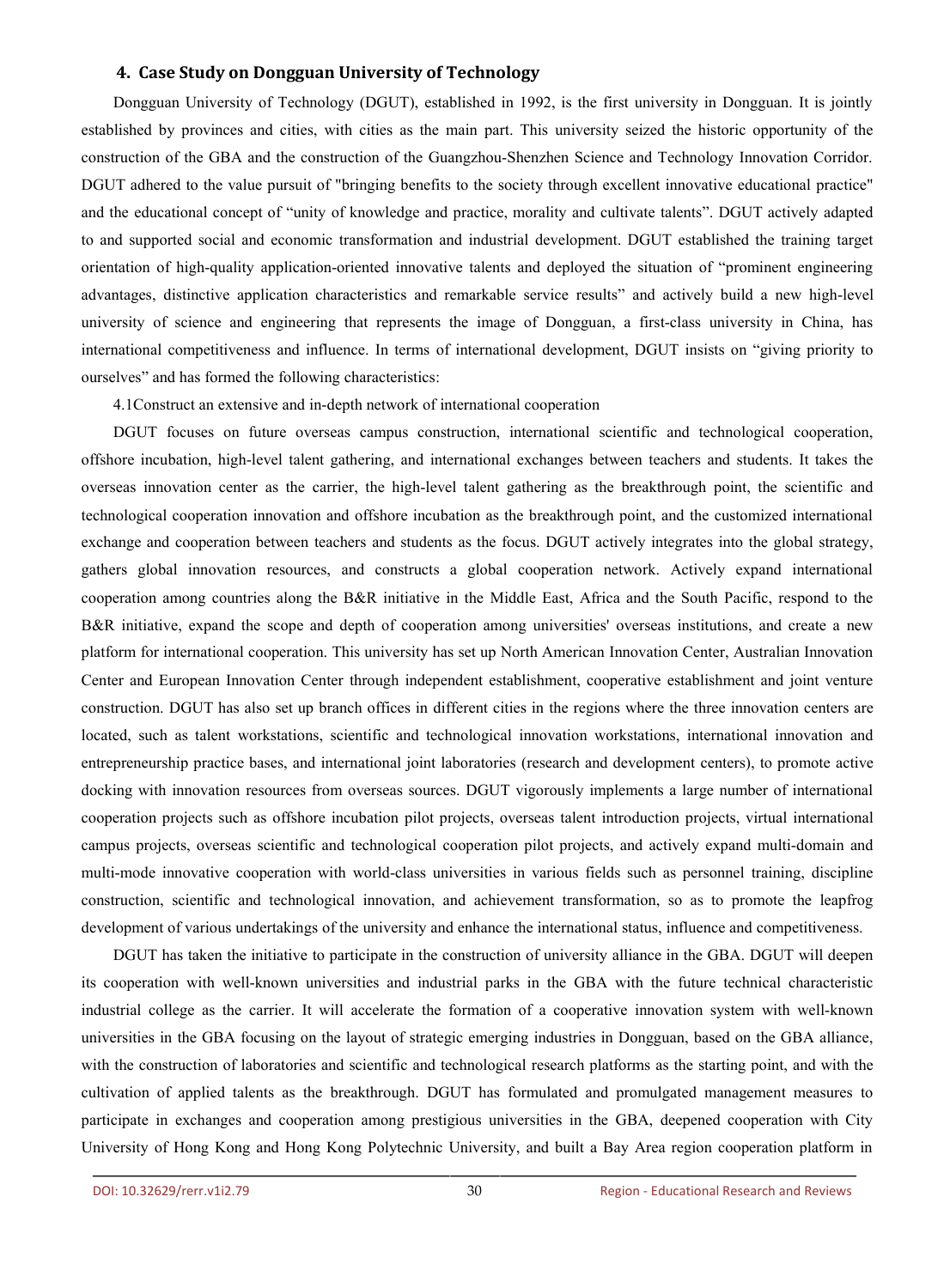high-end electronic information, marine bio-medicine, innovative services and other fields relying on Bay Area New District. DGUT will vigorously build scientific and technological cooperation platforms such as Hong Kong-Macao joint laboratories and research centers, and actively promote joint training of doctoral students with prestigious universities in Hong Kong and Macao. The university integrates and utilizes the superior resources of higher education on both sides of the Taiwan Strait, highlights the characteristics of application-oriented personnel training and socialized service, bases itself on Dongguan City, sets up specialties for the industrial development need of the GBA, realizes the powerful combination of superior specialties and disciplines in universities on both sides of the Taiwan Strait, introduces Taiwan's teaching management mode, introduces Taiwan's teaching staff on a full-time basis to undertake teaching and management work, and cultivates high-quality application-oriented innovative talents of cross-specialty, which meet the needs of modern industrial development, be brave in taking on responsibilities. To form a cross-strait higher education integration, local characteristics dominated running characteristics, Guangdong and Taiwan Institute of Technology will be built into a cross-strait higher education cooperation model college.

4.2Push forward multiple, characteristic and cross-border cooperation in running universities and colleges

DGUT has set up a joint college of DGUT and Conservatoire National Des Arts et Métiers (CNAM). In the process of construction, the joint college DGUT-CNAM Institute has adhered to the principle of self-centered and local internationalization. Besides the relevant specialties in the field of intelligent manufacturing, the joint college has been built into a first-class Chinese-foreign cooperative education institution with distinctive Dongguan industrial characteristics by introducing France's mature training system for engineers, professional teachers, international curriculum system and teaching materials, etc. to create an all-English curriculum system, Sino-French engineers forum, Sino-French joint laboratory, cross-specialty student innovation team, and Sino-French three-stage practical teaching system for engineers. Through innovative measures such as a foreign language center in line with international standards and the establishment of a self-contained English teaching reform system of Sino-French Joint College, English teaching reform will be initiated first in qualified colleges and majors to promote students' foreign language ability and enhance their academic English ability. DGUT will adopt internationally accepted academic performance evaluation methods and standards, introduce internationally leading teaching methods, and set up a wide, in-depth and high-level international talent training exchange and cooperation system. To speed up the development of international education certification for engineering majors, and strive to form a set of scientific and standardized quality standard system that seamlessly interfaces with international engineering education.

DGUT actively participates in the global and regional educational cooperation of international organizations, further promotes the construction of a new mechanism for international colleges, draws lessons from foreign advanced university running concepts, introduces foreign mature international talent training programs, international teachers and international courses to carry out localization training, and explores a new path for international teaching reform.The construction of an international joint campus will be carried out locally, taking the innovation of the mode of jointly constructing the "DGUT-Netherlands NHL-Stenden University China Campus" as an opportunity to explore a new mode of international cooperation in running universities locally, and to build a non-entity, non-independent local international cooperation platform. This university has built the new district into an international science and technology cooperation platform cluster that supports and leads industrial innovation and development, a high-end innovative talents cultivation base that meets the requirements of the modern economic system, and an international first-class green wisdom space that meets the needs of future innovation and entrepreneurship through measures such as co-constructing with overseas first-class universities a Chinese-foreign cooperative education institution (one university with multiple specialties, multiple explore a new mode of international<br>dependent local international cooperation<br>nce and technology cooperation platform<br>nd innovative talents cultivation base that<br>st-class green wisdom space that meets the<br>co-constructing w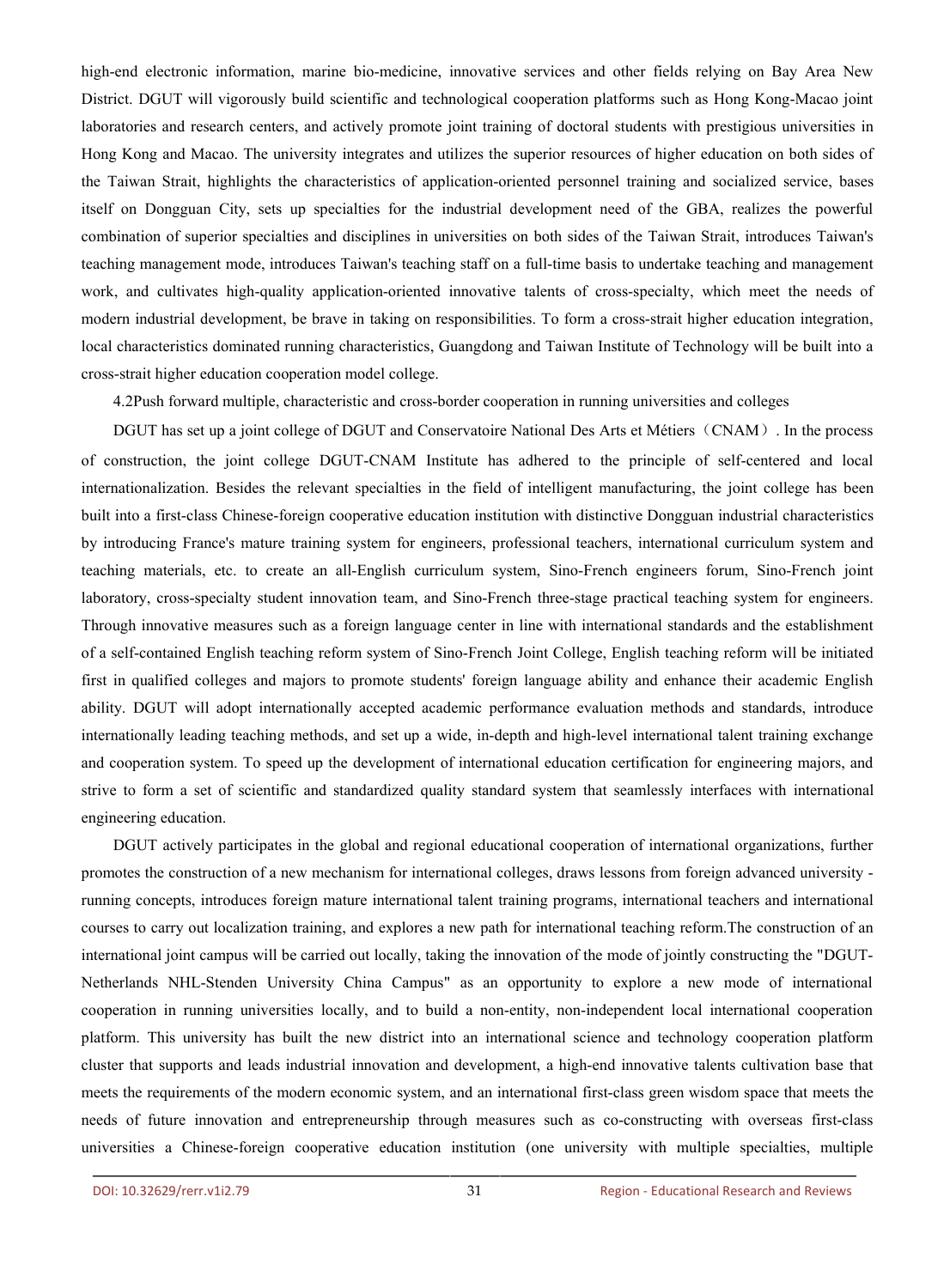universities with multiple specialties), co-constructing disciplines (multiple universities with one discipline), co constructing laboratories, co-constructing the campus (research institute) of DGUT, and jointly cultivating doctoral students.

4.3Create disciplines and subjects which have prominent advantages

DGUT implements internationalization strategy, international academic standards, abides by internationally accepted academic norms, aims at the dynamic trend of the world's scientific and technological revolution and industrial transformation, takes the national construction of the GBA as an opportunity to create a new type of advantageous and characteristic discipline group in the field of intelligent manufacturing, strengthens the research on ESI ranking system, gives key support to potential disciplines, promotes the upgrading of the university 's new advantageous and characteristic discipline group as soon as possible, and provides a solid discipline foundation and a good discipline ecology for the vigorous promotion of university internationalization. DGUT implements the project of improving the quality of international journal papers, actively guides and strongly supports all teachers and students to publish papers in high-level international academic journals, and strives for more scientific and technological papers to enter SCI Zone 1 and Zone 2. DGUT actively carries out the tracking and operation service of high-quality patents. While digging out key patents and realizing patent agglomeration, DGUT will strengthen the cultivation of PCT international patent applications, strive to increase the number of international patent applications of the university year by year, and strive to demonstrate the innovation strength of the university in the world.

DGUT realizes the substantial operation of the international achievement transformation and innovation platform through the "integration of production and innovation" scientific and technological achievements full-chain transformation system. With the help of the global layout of overseas innovation centers, DGUT will integrate the advantages of innovation resources from overseas sources, interface with the full-chain transformation system of scientific and technological achievements in universities, establish an international achievement transformation innovation platform in line with international standards, build an efficient international achievement transformation service system, gather a group of international professionals to serve the transformation of international achievements, promote the capture of innovation resources from overseas sources, offshore incubation pilot projects, and the introduction and landing of domestic transformation platforms, so as to truly realize the construction of an international achievement transformation innovation platform. This university has explored mutually beneficial cooperation with national scientific research platforms, deeply participated in the construction and operation of platform devices such as China's spallation neutron source, southern synchrotron radiation source and Songshan lake materials laboratory, and conducted research on key common technologies, leading technologies and modern engineering technologies for scientific frontiers. The innovation mechanism will explore the introduction of scientific and technological innovation resources from universities in Hong Kong and Macao and well known universities in China. This university will jointly build innovation platforms in high-end electronic information, bio-medicine, innovation services and other fields, jointly declare and undertake scientific and technological projects, and carry out scientific research and transformation of scientific and technological achievements. It will increase the openness of key laboratories, engineering centers and other innovative platforms to society and enterprises.

### **5. Conclusion**

Above all, DGUT has grasped the strategic opportunities of the B&R initiative construction and the GBA, gathered outstanding talents from all over the world, promoted the accelerated gathering of high-quality international resources, created an international cooperation and innovation zone based on first-class standards. DGUT has also strengthened the construction of Chinese-foreign cooperation in running universities and overseas innovation centers, enhanced the level of chievements. It will increase the openness<br>and enterprises.<br>ative construction and the GBA, gathered<br>ng of high-quality international resources,<br>andards. DGUT has also strengthened the<br>innovation centers, enhanced the leve